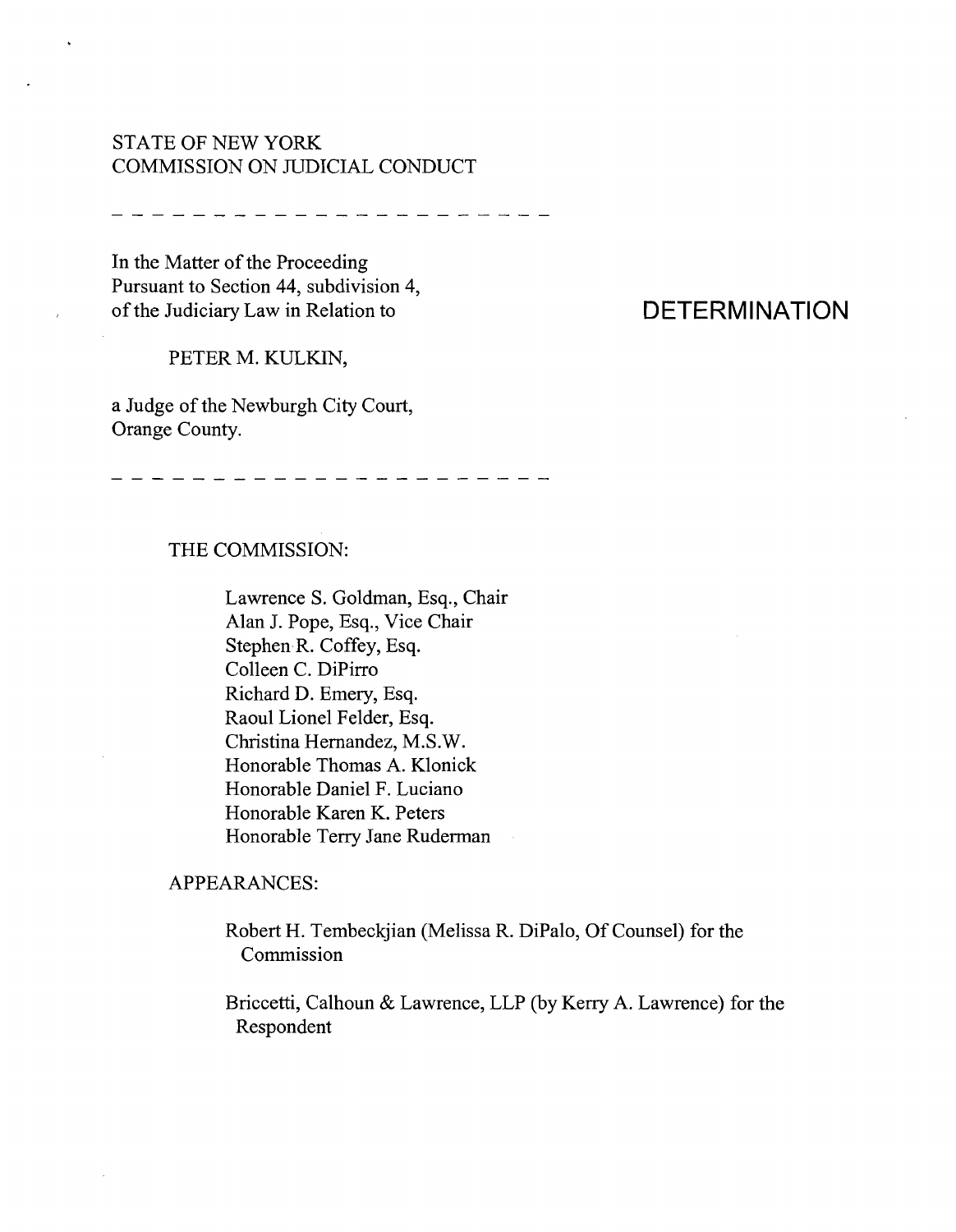The respondent, Peter M. Kulkin, a judge of the Newburgh City Court, Orange County, was served with a Formal Written Complaint dated October 12, 2005, containing one charge. Respondent filed an answer dated November 30,2005.

On February 28, 2006, the administrator of the Commission, respondent's counsel and respondent entered into an Agreed Statement of Facts pursuant to Judiciary Law  $§44(5)$ , stipulating that the Commission make its determination based upon the agreed facts, recommending that respondent be censured and waiving further submissions and oral argument.

On March 9, 2006, the Commission approved the agreed statement and made the following determination.

1. Respondent has been a judge of the Newburgh City Court, Orange County since January 1, 2005. Respondent has been an attorney since 1986. In 2004, he was an attorney with the Legal Aid Society of Orange County.

2. In May 2004 respondent became a candidate for Newburgh City Court Judge. The general election was scheduled for November 2, 2004.

3. In the general election, respondent was the nominee of the Democratic Party, the Independence Party and the Working Families Party.

4. Respondent's opponent in the general election was the incumbent Newburgh City Court Judge, Jeanne M. Patsalos. Judge Patsalos had been appointed a part-time judge of the Newburgh City Court in January 1998, and in January 2002 she became one of the two full-time judges of the Newburgh City Court.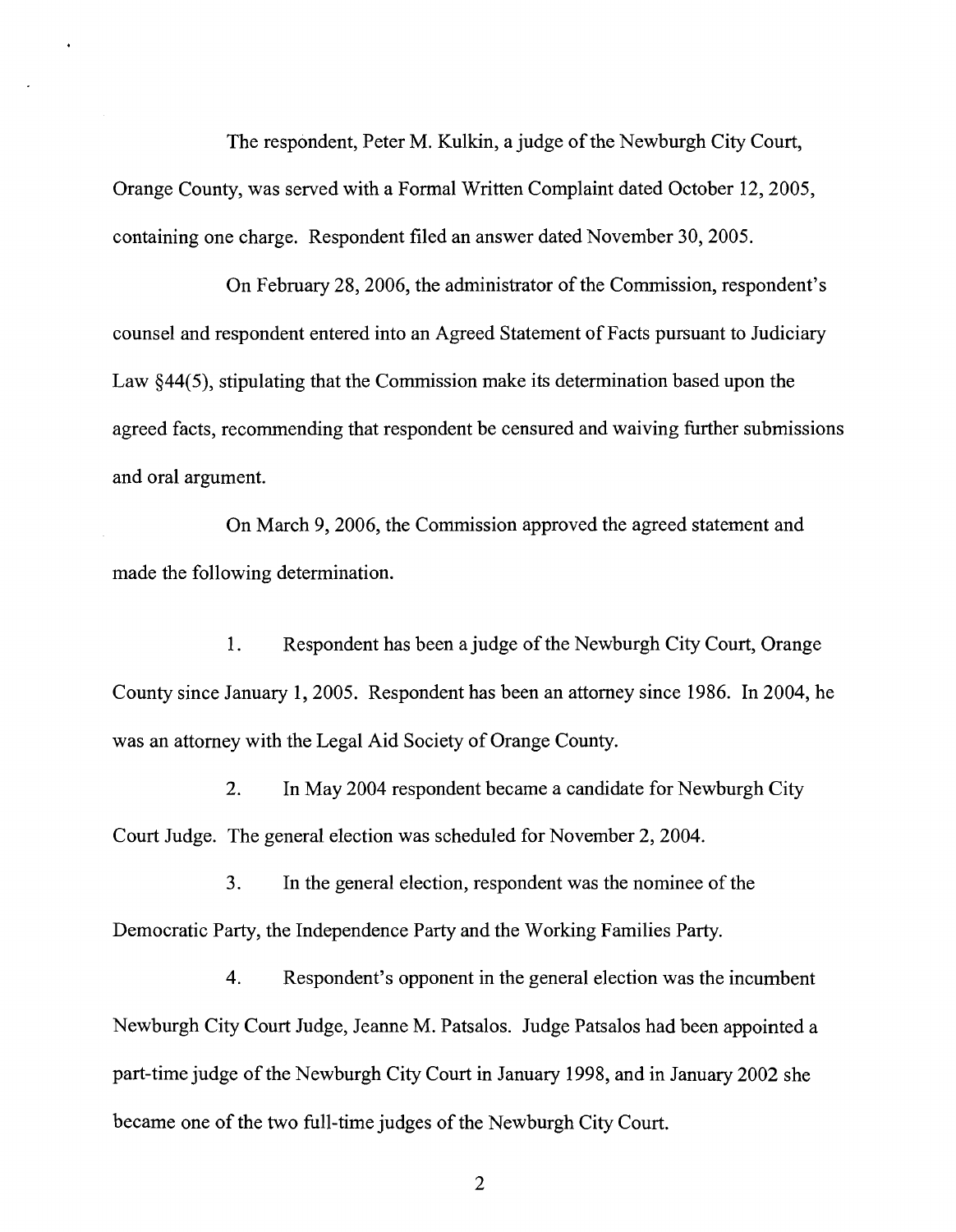5. Beginning in the early 1990s, before Judge Patsalos was a judge, the Newburgh City Court stopped hearing parking ticket cases due to an increase in the volume of criminal cases. After she became a full-time judge in January 2002, Judge Patsalos, at the time unknown to respondent, initiated talks with the Newburgh City Manager to arrange for the Newburgh City Court to resume hearing parking ticket cases. Judge Patsalos began hearing such cases on September 29,2004. Judge Patsalos never refused to hear parking ticket cases during her tenure as a Newburgh City Court Judge.

6. In May 2004 respondent and Judge Patsalos attended a meeting of the Newburgh Democratic Committee at which candidates were questioned in connection with the committee's intention to endorse candidates. In response to a question by a committee member about the status of parking tickets in the City of Newburgh, Judge Patsalos stated that she was not required to handle parking tickets cases but had volunteered to do so when she became a full-time judge in January 2002.

7. In October 2004, approximately two weeks before the general election, respondent prepared, published and distributed to voters a piece of campaign literature entitled "The Truth about Jeanne Patsalos. It's time for a change in Newburgh City Court." Below the title were two columns with the headings "The Patsalos Claim" and "The Record." A copy of the literature is attached to the Agreed Statement of Facts .as Exhibit 1.

8. Beneath the heading "The Patsalos Claim," respondent's literature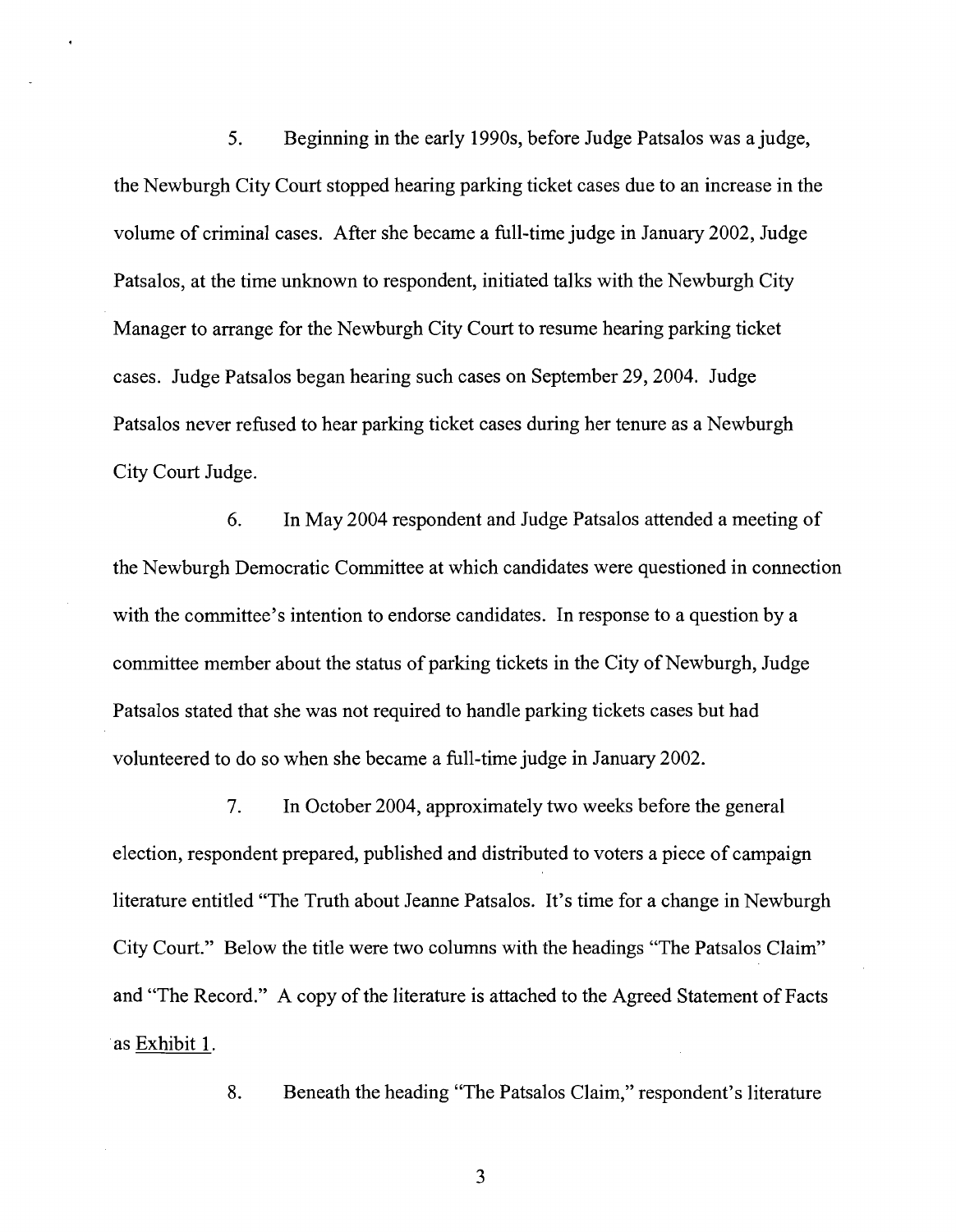states: "Patsalos claims that she is not 'required to handle parking ticket cases[']." In a footnote, respondent's literature states that Judge Patsalos made the quoted statement at an appearance before the Newburgh Democratic Committee.

9. Beneath the heading "The Record," respondent's literature states: "Patsalos' refusal to handle parking ticket cases has resulted in over \$400,000 in delinquent parking tickets from 1999 and 2000 alone." In a footnote, respondent's literature attributes the information to an edition of the *Mid Hudson Times* and the City of Newburgh 2005 Budget.

10. Neither the *Mid Hudson Times* nor the City of Newburgh Budget stated that Judge Patsalos had caused the \$400,000 delinquency by refusing to handle parking tickets cases. An article published in the October 20-26, 2004 edition of the *Mid Hudson Times* reported that the City of Newburgh "anticipate<sup>[d]</sup> more than \$400,000 from the collection of delinquent parking tickets from 1999 and 2000," but the article did not attribute the delinquency to Judge Patsalos.

11. In his campaign literature, respondent misrepresented the facts of Judge Patsalos' conduct and wrongfully implied that Judge Patsalos was responsible for more than \$400,000 in revenue owed to the City of Newburgh for delinquent parking tickets, in that: (a) respondent made out-of-context use of Judge Patsalos' remark that she was not required to handle parking tickets; (b) respondent created the false impression that Judge Patsalos had refused to handle parking tickets and that such refusal had resulted in \$400,000 in delinquent parking tickets; and (c) respondent omitted facts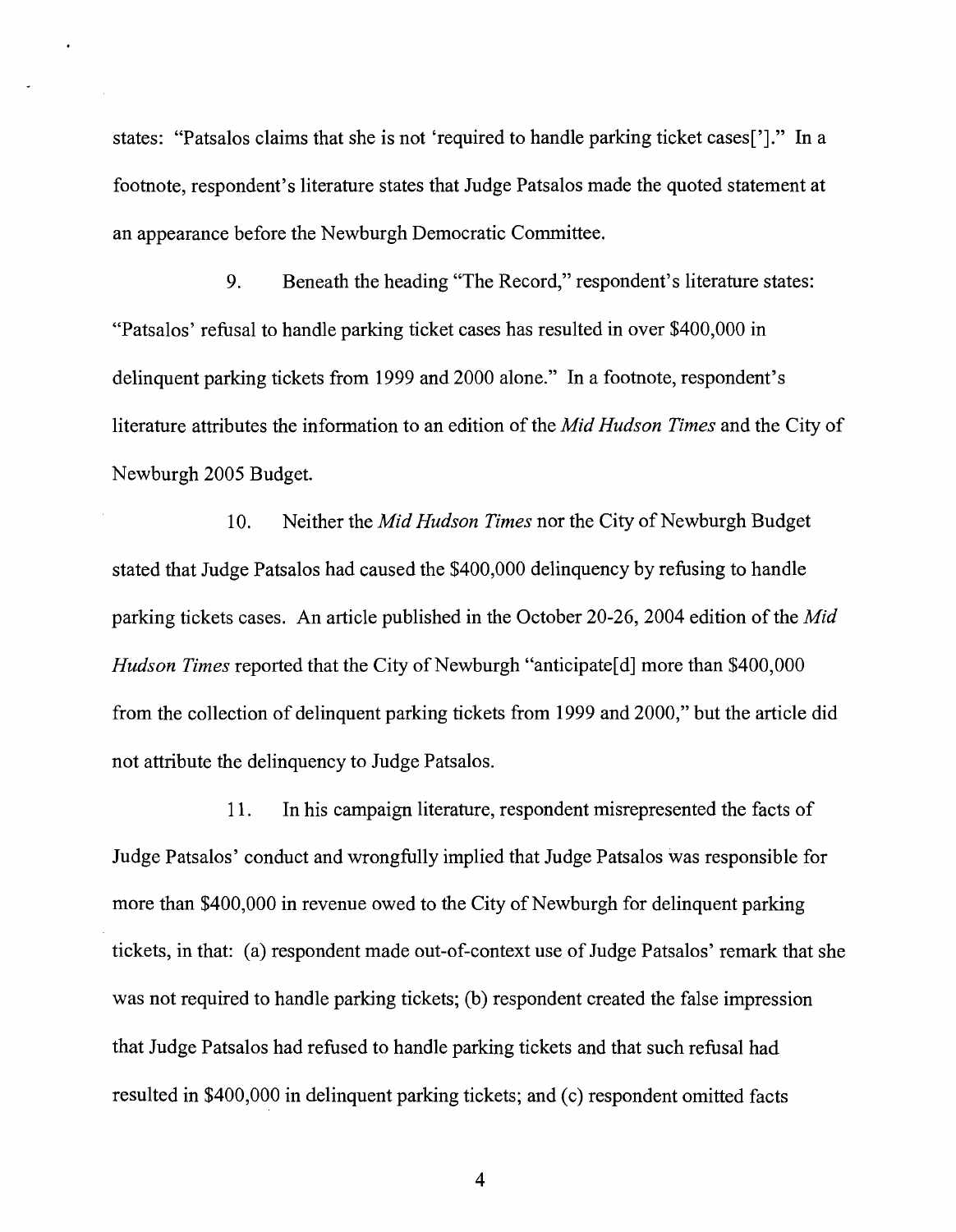relevant to an accurate portrayal of her conduct as it related to parking tickets, such as the fact that the Newburgh City Court stopped hearing parking ticket matters before Judge Patsalos was a judge, and the fact that Judge Patsalos had begun hearing parking ticket matters as of September 29, 2004.

12. In the November 2004 general election, respondent defeated Judge Patsalos by 3,351 to 2,364 votes, a margin of 59 to 41 percent, and was elected a Newburgh City Court Judge.

Upon the foregoing findings of fact, the Commission concludes as a matter of law that respondent violated Sections 100.1, 100.2(A),  $100.5(A)(4)(a)$  and  $100.5(A)(4)(d)(iii)$  of the Rules Governing Judicial Conduct ("Rules") and should be disciplined for cause, pursuant to Article 6, Section 22, subdivision a, of the New York State Constitution and Section 44, subdivision 1, of the Judiciary Law. Charge I of the Formal Written Complaint is sustained, and respondent's misconduct is established.

Judicial candidates are held to higher standards of conduct than candidates for non-judicial office. Among other requirements, a judicial candidate is prohibited from knowingly misrepresenting facts about the candidate's opponent (Rules, §100.5[A][4][d][iiiJ). This requirement not only helps ensure that judicial campaigns comport with fundamental standards of honesty and fairness, but enables voters to choose judges based upon information that is fairly and accurately presented.

Respondent has acknowledged that he failed to comply with those standards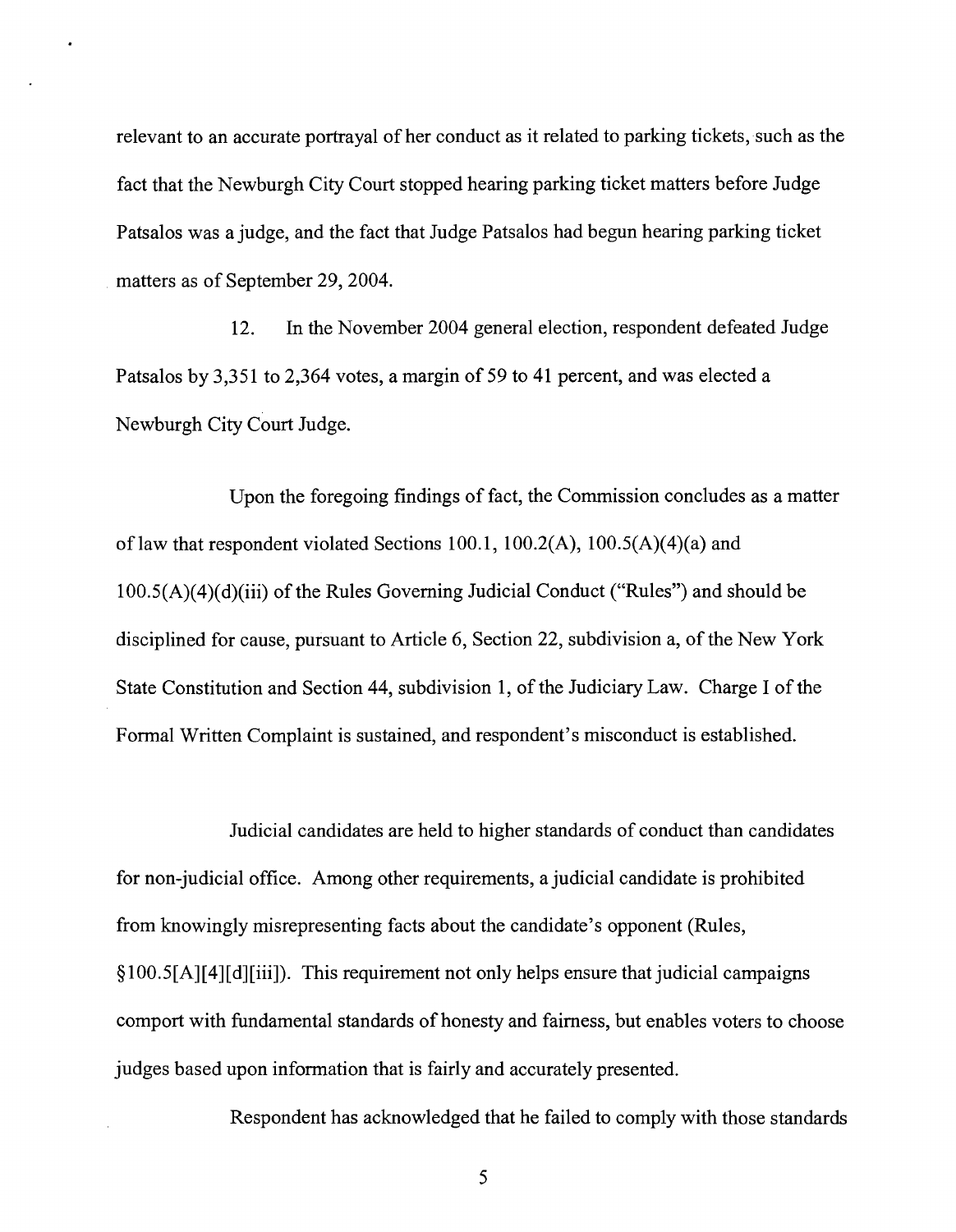when, two weeks before the election for City Court, he prepared and distributed to voters campaign literature that misrepresented facts about his opponent, the incumbent City Court judge, whom respondent went on to defeat in the election. Statements in the brochure wrongfully implied that the incumbent, Judge Patsalos, had refused to handle parking tickets and that such refusal had resulted in \$400,000 in delinquent parking tickets. The brochure, which respondent himself had prepared, made out-of-context use of a remark by Judge Patsalos and omitted certain relevant facts, contributing to the false impression that the incumbent's conduct had deprived the City of \$400,000 in revenue.

In fact, the decision not to handle parking tickets, brought on by an increase in the volume of criminal cases, was made before Judge Patsalos took office. Moreover, as Judge Patsalos had stated in respondent's presence, she had volunteered to handle the parking tickets. The omission of those facts totally distorted her conduct.

Distortions and misrepresentations have no place in campaigns for judicial office. Judicial candidates for judicial office are expected to be, and must be, above such tactics. It is especially important for judicial candidates to be truthful because judges are called upon to administer oaths and are "sworn to uphold the law and seek the truth." *. Matter of Myers,* 67 NY2d 550 (1986).

Although it cannot be ascertained whether these distortions played a significant role in respondent's successful campaign, this judge's election is tarnished by his campaign statements which violated the ethical rules. *See, Matter of Watson*, 100 NY2d 290 (2003); *Matter of Hafner*, 2001 Annual Report 113 (Comm. on Judicial